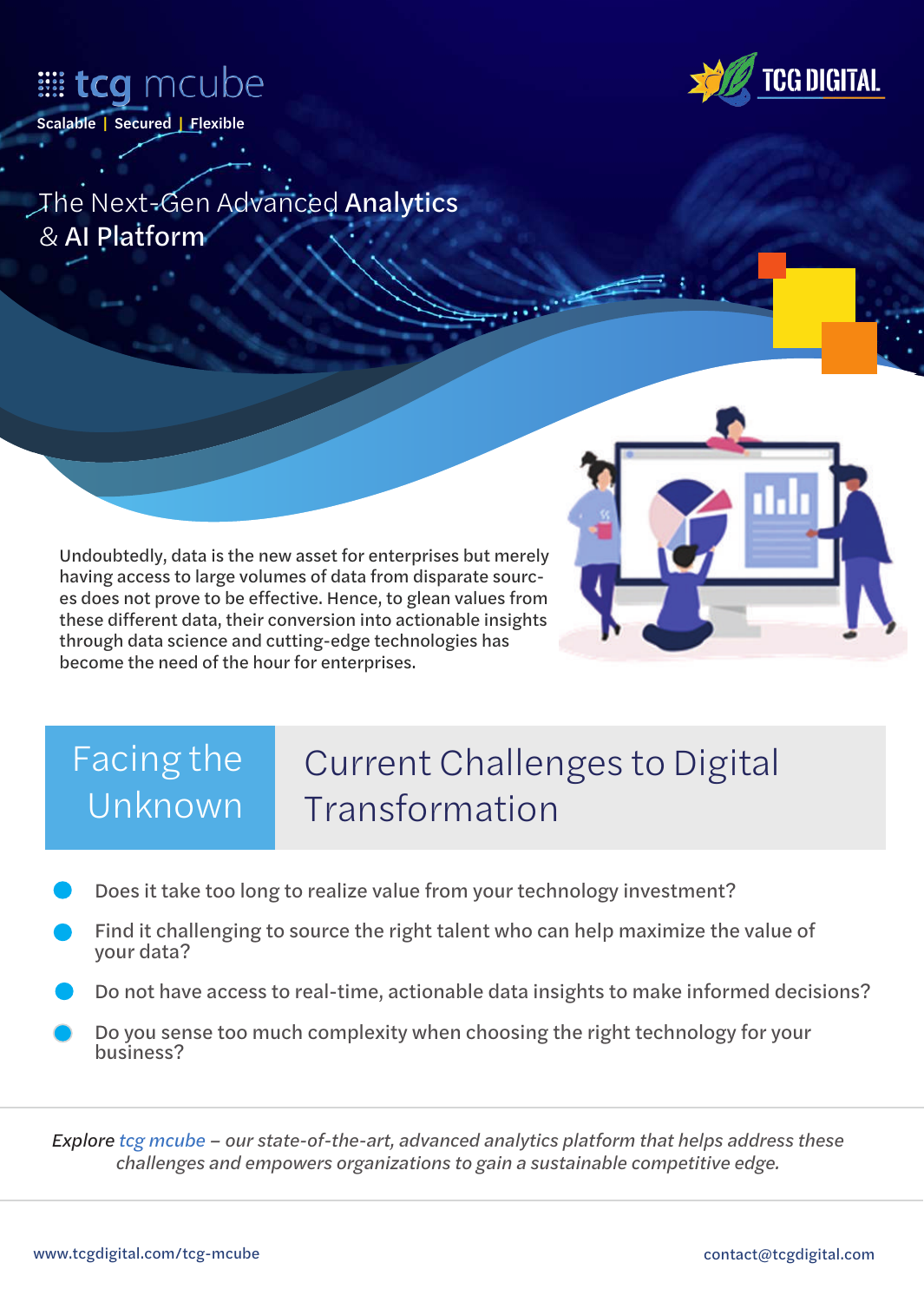

# *The next-gen analytics platform for accelerated difference Decision The* **tcg mcube**

# *From Data to Informed Decisions in Real-time*

unlock growth. The following aspects differentiate tcg mcube from other similar platforms: which is a Intuitive and built for speed, tcg mcube enables enterprises to realize the true potential of data and



#### the science and the state science and cutting-edge technologies is the new of the new order of the new order of **Accelerates value realization from your investments**

Pre-configured product based on proven technology components facilitate easy and lean implementation

Low code AI helps non-AI experts to build and manage AI models by using an intuitive drag-and-drop interface

### **Enables near-instant actionable insights**

Real-time analytics enables effective management of governed data

Write-back capability ensures seamless business process integration



# **Bridges digital talent gap**

Powerful self-service capabilities democratize analytics for better returns on data

Deep consulting capability across domains lead to process excellence with reduced budgets and resources



# **Simplifies technology choices for your business**

Pre-built use cases act as implementation accelerators for data access and data preparation with ease

Single, integrated, adaptive, modular, and end-to-end platform, in-built with AI/ML algorithms, eliminates complex choices for the right tech stack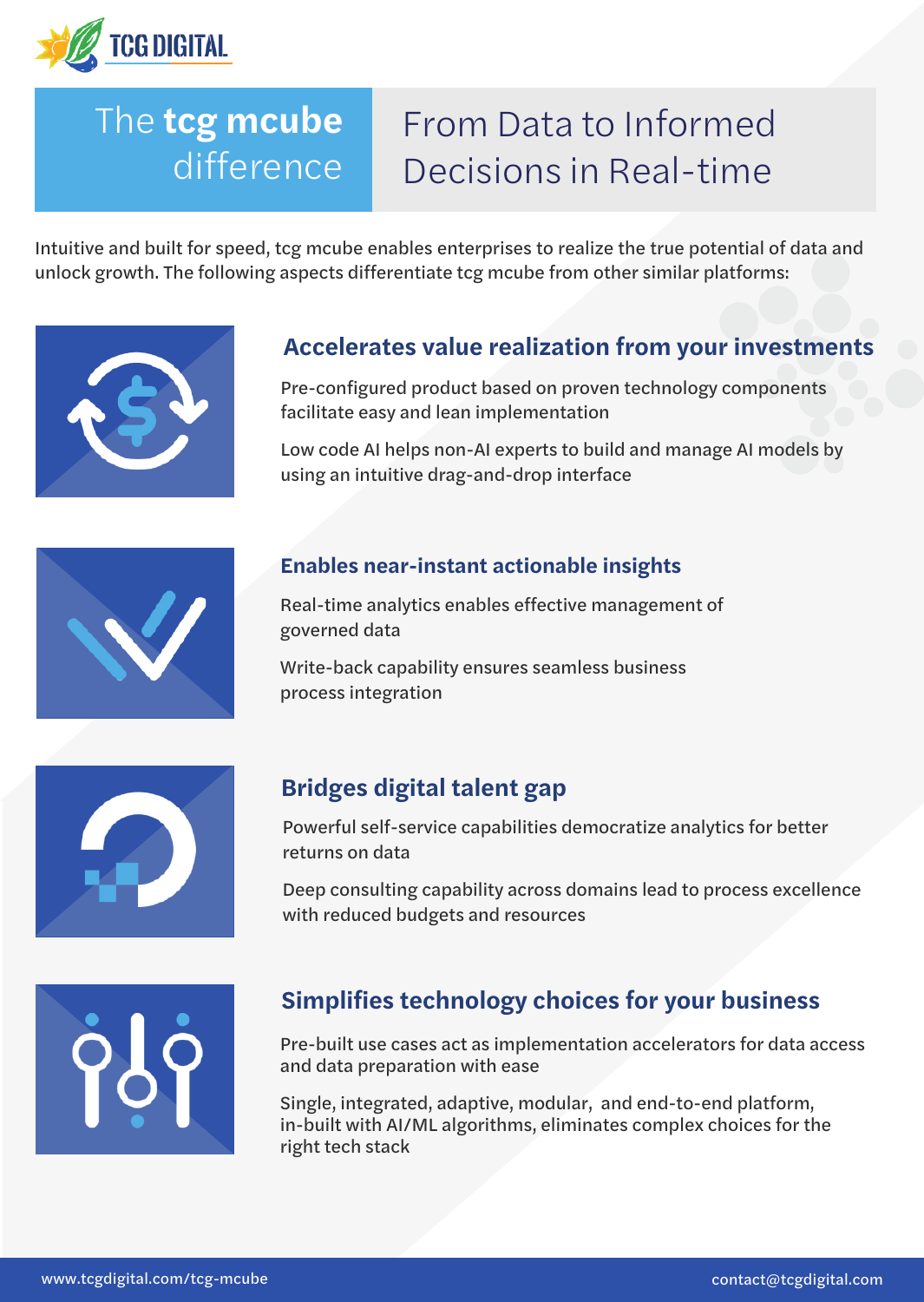

# **Core Capabilities**



#### **Connect with your data at once**

With our denormalized data models, you can analyze data at lightning speed and gain a holistic view of your business. Also, with our intuitive dashboards, you can directly connect to your data and capture changes synchronously.



### **Consume Low Code AI**

You can leverage the industry standard artificial intelligence and machine learning algorithms with our drag-and-drop workflow builder. You can directly connect to your data and use regression, classification, and deep learning.





### **Leverage pre-built AI/ML Libraries**

The 1000+ pre-built libraries in tcg mcube provide you with the unique opportunity to integrate pre-tested software that not only saves development time and cost but also reduces the implementation effort involved.



### **Real-time Data Analysis**

Visualize schema of your data with our tabular view of limited data points. Here, you can verify if your fields are structured in a manner you desire. With the added benefits of calendars, you can focus on your latest data.



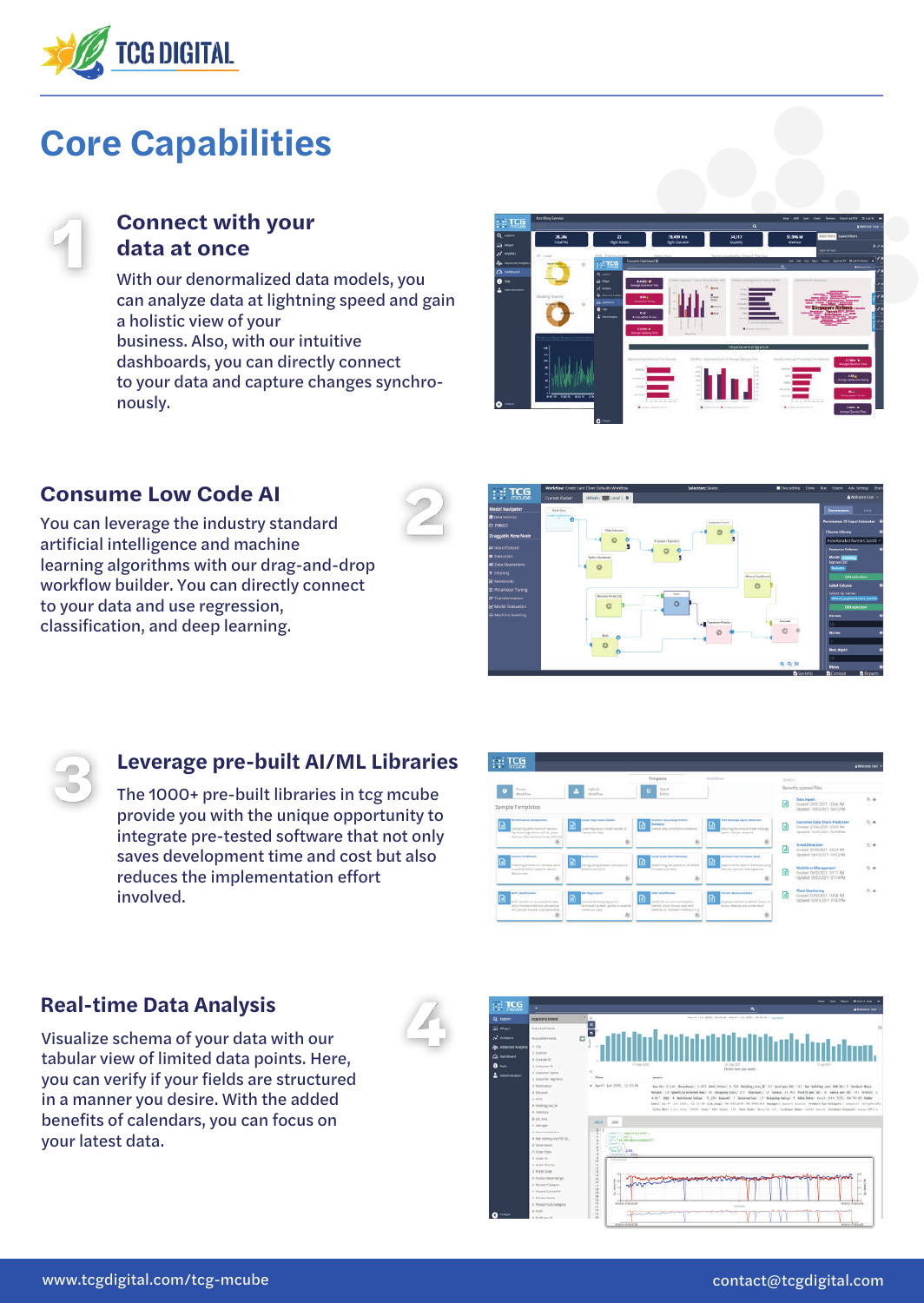

### **Interactive Visualization Library**

An in-built suite of 23 widgets with 500+ customizations empowers you to customize your reports. The platform stores the metadata of your developed widgets with dynamic connections to your data-sources.



## **Gather actionable insights with our Utilities**

Our Master Data Management Utilities enables you to gather valuable insights from the data before you start visualizing it. It also allows you to apply descriptive analytics and quantitatively analyze data distribution.

| Q squee                     | <b>Cutatet Litt</b>             | $D$ Ustati $D$    | inpiters (rend) Supstore pata Profile                                                               |                                |                                                   |                                          |                                                                                                |               |        |                                                                                                              |                           |                 |                  |
|-----------------------------|---------------------------------|-------------------|-----------------------------------------------------------------------------------------------------|--------------------------------|---------------------------------------------------|------------------------------------------|------------------------------------------------------------------------------------------------|---------------|--------|--------------------------------------------------------------------------------------------------------------|---------------------------|-----------------|------------------|
| all Wright                  | Supplier Data<br><b>Profile</b> | <b>PACIFICATE</b> | <b>Column</b>                                                                                       | Type                           | Mass.                                             |                                          | Moth Standard Berlation - Undlet Steward Hall Count First Quartity Third Quartity Michaus      |               |        |                                                                                                              |                           |                 |                  |
| N sniets                    | Automotive Plane                | <b>CA Channel</b> | Ota                                                                                                 | verston                        | <b>SOV</b>                                        | 2641.00                                  | <b>SH</b>                                                                                      | <b>SETT</b>   | $\sim$ | 20.5                                                                                                         | 70.5                      | $\sim$          |                  |
| <b>AL</b> Advanced Analysis | <b>trafile</b>                  |                   | <b>1849 Delte</b><br>Team                                                                           | state.<br><b>Version</b>       | <b>SIR</b>                                        | <b>BLANC</b><br><b>Starfies Seveeres</b> | <b>Sec</b>                                                                                     | $\frac{1}{2}$ | -      | <b>State</b><br><b>Suite</b>                                                                                 | <b>No.</b><br><b>Sure</b> | A               | <b>SALE</b><br>٠ |
| Cal Satissand               |                                 |                   | <b>Now</b>                                                                                          | <b>MILLER</b><br><b>Single</b> | <b>Sold</b>                                       | 106.00                                   | $\frac{1}{2} \left( \frac{1}{2} \right) \left( \frac{1}{2} \right) \left( \frac{1}{2} \right)$ | $\frac{1}{2}$ | $-1$   | 1.11                                                                                                         | <b>Section</b>            | $\sim$          | ٠                |
|                             |                                 |                   | hat halding coat PBI: D                                                                             | <b>Yuat</b>                    | <b>Auto</b>                                       | 4.13                                     | n.                                                                                             | $\cdots$      | $-11$  | 36.6                                                                                                         | <b>Section</b>            | $\sim$          | w                |
| $\mathbf{0}$ muss           |                                 |                   | Hotting Jatt, Te                                                                                    | version                        | <b>SERVICE</b>                                    | 11.00                                    | <b>Takin</b>                                                                                   | -             | $-1$   | $30 - 30$                                                                                                    | 344                       | $-1.4$          | $\sim$           |
| Administration              |                                 |                   | <b>Milgeling Cove</b>                                                                               | warakan?                       | <b>Service</b>                                    | 94.60                                    | <b>Charles</b>                                                                                 |               | $\sim$ | State.                                                                                                       | her.                      |                 | -                |
|                             |                                 |                   | Stewarton's                                                                                         | fue:                           | 3801.06                                           | 3804.03                                  | stat.                                                                                          | 2111.04       | $\sim$ | Dollar.                                                                                                      | <b>Seller</b>             | <b>SELL</b>     | $\sim$           |
|                             |                                 |                   | <b>Preside</b>                                                                                      | <b>Tour</b>                    | 49144.39                                          | 31129.80                                 | 20111-01 13182-01                                                                              |               | 9.81   | 900                                                                                                          | 17281.90                  | <b>F2539.90</b> | ٠                |
|                             |                                 |                   | <b>Sales</b>                                                                                        | Nos.                           | 45840.45                                          | 23464.54                                 | <b>ABAZCAI</b>                                                                                 | -             | -      | $\frac{1}{2} \left( \frac{1}{2} \right) \left( \frac{1}{2} \right) = \frac{1}{2} \left( \frac{1}{2} \right)$ | 14.4                      | and .           | <b>ISSUE</b>     |
|                             |                                 |                   | <b>IS Countinal Date</b>                                                                            |                                |                                                   |                                          |                                                                                                |               |        |                                                                                                              |                           |                 |                  |
| $\bullet$                   |                                 |                   | Done Beith Server<br><b>Render of pureties</b><br><b>Smit Affrage</b><br><b>Damitiant ave</b><br>TW | $\sim$                         | L<br>$\blacksquare$<br>To their Operation Import. |                                          |                                                                                                |               |        |                                                                                                              |                           | Close 1         |                  |



#### **Role-based user access**

You can manage how the users will interact with your application from a single location. We have added the concept of centralized collaboration from where you can assign roles, workspaces, and licensing.



**Example 19 Catapult your business<br>to stratospheric height:<br>with tcg mcube Catapult your business<br>to stratospheric heights<br>with tcg mcube with tcg mcube**